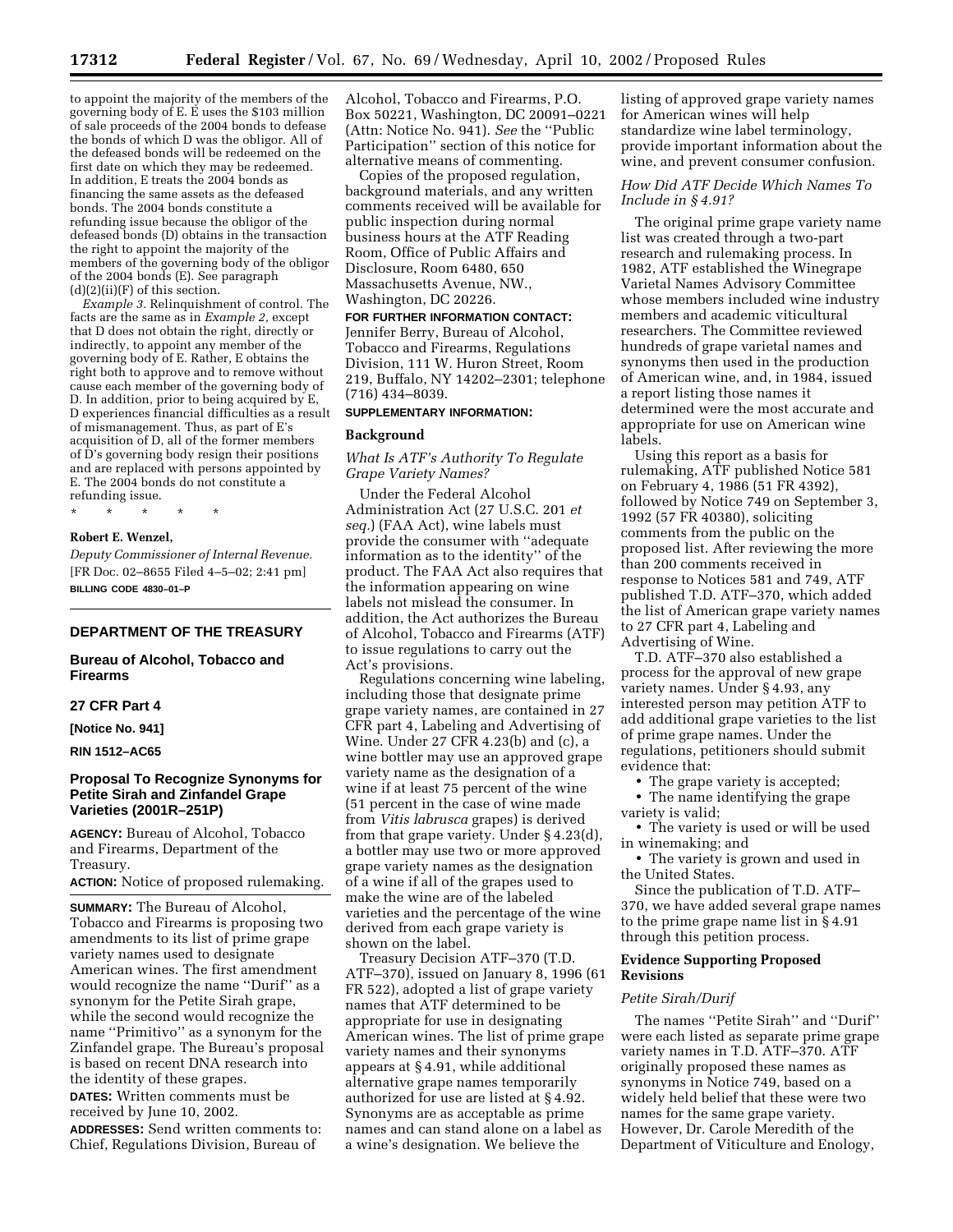University of California at Davis (UC-Davis), commented in response to Notice 749 that she had evidence that Petite Sirah and Durif may not be the same variety. Dr. Meredith stated that her preliminary DNA research on Petite Sirah vines in UC-Davis' collection indicated that the name ''Petite Sirah'' was being used for more than one grape variety. She concluded that it would be premature to accept Petite Sirah and Durif as synonyms. In response to these comments, we listed Petite Sirah and Durif as separate prime grape variety names in T.D. ATF–370 and not as synonyms. However, we stated we would continue to seek evidence regarding the true identity of the grape called Petite Sirah.

Dr. Meredith has since completed her DNA research of California Petite Sirah vines, and published her findings in an article titled ''The Identity and Parentage of the Variety Known in California as Petite Sirah,'' in the American Journal of Enology and Viticulture, Vol. 50, No. 3, 1999. Dr. Meredith used DNA marker analysis to determine the identity of Petite Sirah vines in public collections and in commercial vineyards in California. This analysis revealed that a majority of the Petite Sirah vines were identical to Durif. Of 13 UC-Davis vines labeled Petite Sirah, 9 were identified as Durif. Of 53 commercial plants examined, 49 were identified as Durif. The remaining vines were found to be Pinot noir, Peloursin, or Syrah. Dr. Meredith concluded that these vines, most of which were obtained from old vineyards, had been misidentified, probably as the result of planting and labeling errors made decades ago.

When we contacted Dr. Meredith to discuss her study, she stated that she now supports identifying Petite Sirah and Durif as synonyms. She further commented that although Durif is the variety's original name, Petite Sirah is the name commonly used in the United States and is equally valid as the grape's name. Based on Dr. Meredith's research, ATF is proposing to amend its list of prime grape variety names to make ''Petite Sirah'' and ''Durif'' synonyms for the same grape.

### *Zinfandel/Primitivo*

ATF listed ''Zinfandel'' and ''Primitivo'' as separate prime grape varieties in T.D. ATF–370, basing its decision on the available evidence and on comments received during the rulemaking process. Among the commenters was Dr. Carole Meredith of UC-Davis. She reported that her DNA research on Zinfandel and the Italian grape Primitivo showed them to have

identical DNA ''fingerprints.'' However, her Primitivo research up to that point had been limited to two Italian samples that, she noted, may not have represented the full range of Primitivo cultivars. She further noted that Italians seemed to use Primitivo as a generic term for more than one grape variety. Because the name ''Primitivo'' was being used for grape varieties not identical to Zinfandel, ATF decided that the two grape names could not be used interchangeably and must be listed as separate varieties.

Since the publication of T.D. ATF– 370 in 1996, Dr. Meredith and others have conducted additional research into the identity of Zinfandel. Also, other regulatory bodies, notably the European Union, have recognized Zinfandel and Primitivo as names for the same grape. European Commission Regulation No. 2770/98, which governs the use of grape variety names within the European Union, recognizes the name ''Zinfandel'' as a synonym for the Primitivo grape. Italian Primitivo growers may therefore label their wine as Zinfandel, while under § 4.91 American Zinfandel growers may not label their wine as Primitivo.

In an effort to clarify this issue, we contacted Dr. Meredith and asked if recent research supported recognizing Zinfandel and Primitivo as synonymous names for the same grape variety. She stated that her DNA profiling research, along with research conducted in Australia and Italy, has shown conclusively that Primitivo samples from Italy and Zinfandel samples from California are the same grape variety. She further commented that, because Primitivo and Zinfandel have been propagated independently for some time, some clonal divergence has occurred. This has resulted in small differences, such as berry size or fruit composition, that she believes may be significant for winemaking. However, she commented, these intravariety differences are common among other old and geographically dispersed varieties like Pinot noir or Syrah. She therefore concluded that Primitivo and Zinfandel should be classified as synonyms.

Based on current evidence, we propose to amend the list of prime grape variety names to make ''Primitivo'' and ''Zinfandel'' synonyms for the same grape variety. Because both names are well established, we believe they should be considered equally valid. However, we welcome comments on this subject.

#### **Public Participation**

ATF requests comments from all interested parties on the proposals

contained in this notice. We specifically request comments on the clarity of this proposed rule and how it may be made easier to understand.

# *What Is a Comment?*

In order for a submission to be considered a ''comment,'' it must clearly indicate a position for or against the proposed rule or some part of it, or express neutrality about the proposed rule. Comments that use reasoning, logic, and, if applicable, good science to explain the commenter's position are most persuasive in the formation of a final rule.

To be eligible for consideration, comments must:

• Contain your name and mailing address;

• Reference this notice number;

• Be legible and written in language generally acceptable for public disclosure;

• Contain a legible, written signature if submitted by mail or fax; and

• Contain your e-mail address if submitted by e-mail.

To assure public access to our office equipment, comments submitted by email or fax must be no more than three pages in length when printed on 8 1⁄2″ by 11″ paper. Comments submitted by mail may be any length.

#### *How May I Submit Comments?*

*By Mail:* You may send written comments by mail to the address shown above in the **ADDRESSES** section of this notice.

*By Fax:* You may submit comments by facsimile transmission to (716) 434– 8041. We will treat faxed transmissions as originals.

*By E-Mail:* You may submit comments by e-mail by sending the comments to *nprm@atfhq.atf.treas.gov*. We will treat e-mailed transmissions as originals.

*By On-line Form:* You may also submit comments using the comment form provided with the online copy of the proposed rule on the ATF Internet web site at *http://www.atf.treas.gov/ alcohol/rules/index.htm*. We will treat comments submitted via the web site as originals.

#### *How Does ATF Use the Comments?*

We will carefully consider all comments we receive on or before the closing date. We will also carefully consider comments we receive after that date if it is practical to do so, but we cannot assure consideration for late comments. We will not acknowledge receipt of comments or reply to individual comments. We will summarize and discuss pertinent comments in the preamble to any